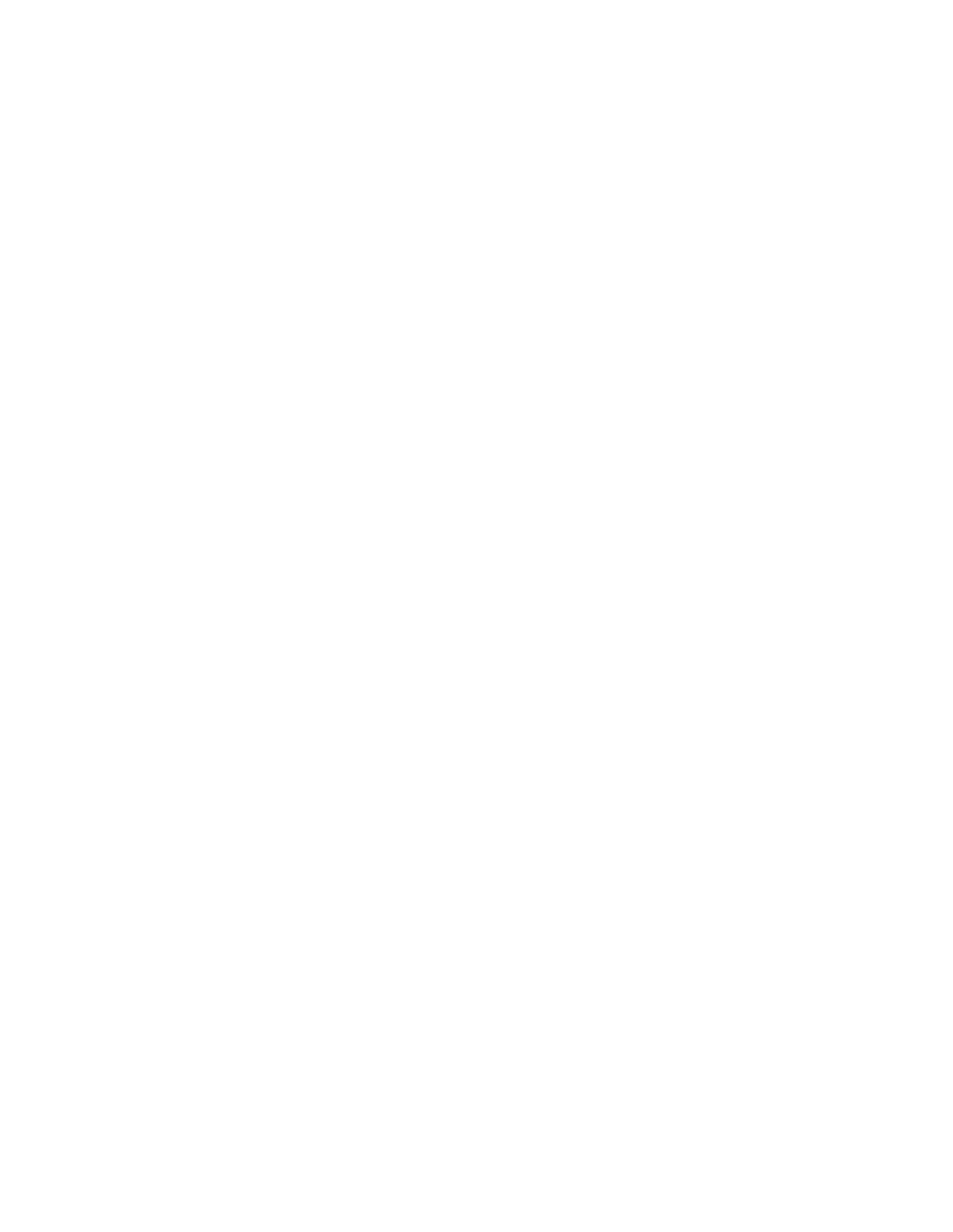# Contents

| $\mathbf{1}$ |  |
|--------------|--|
| 1.1.         |  |
| 1.2.         |  |
| $\mathbf{2}$ |  |
| 2.1.         |  |
| 2.2.         |  |
| 2.3.         |  |
| 2.4.         |  |
| 2.5.         |  |
| 3            |  |
| 3.1.         |  |
| 3.2.         |  |
| 4            |  |
| 4.1.         |  |
| 4.2.         |  |
| 4.3.         |  |
| 4.4.         |  |
| 5            |  |
| 5.1.         |  |
| 5.2.         |  |
| 5.3.         |  |
| 6            |  |
| 6.1.         |  |
| 6.2.         |  |
| 6.3.         |  |
| 6.4.         |  |
| 6.5.         |  |
| 7            |  |
| 7.1.         |  |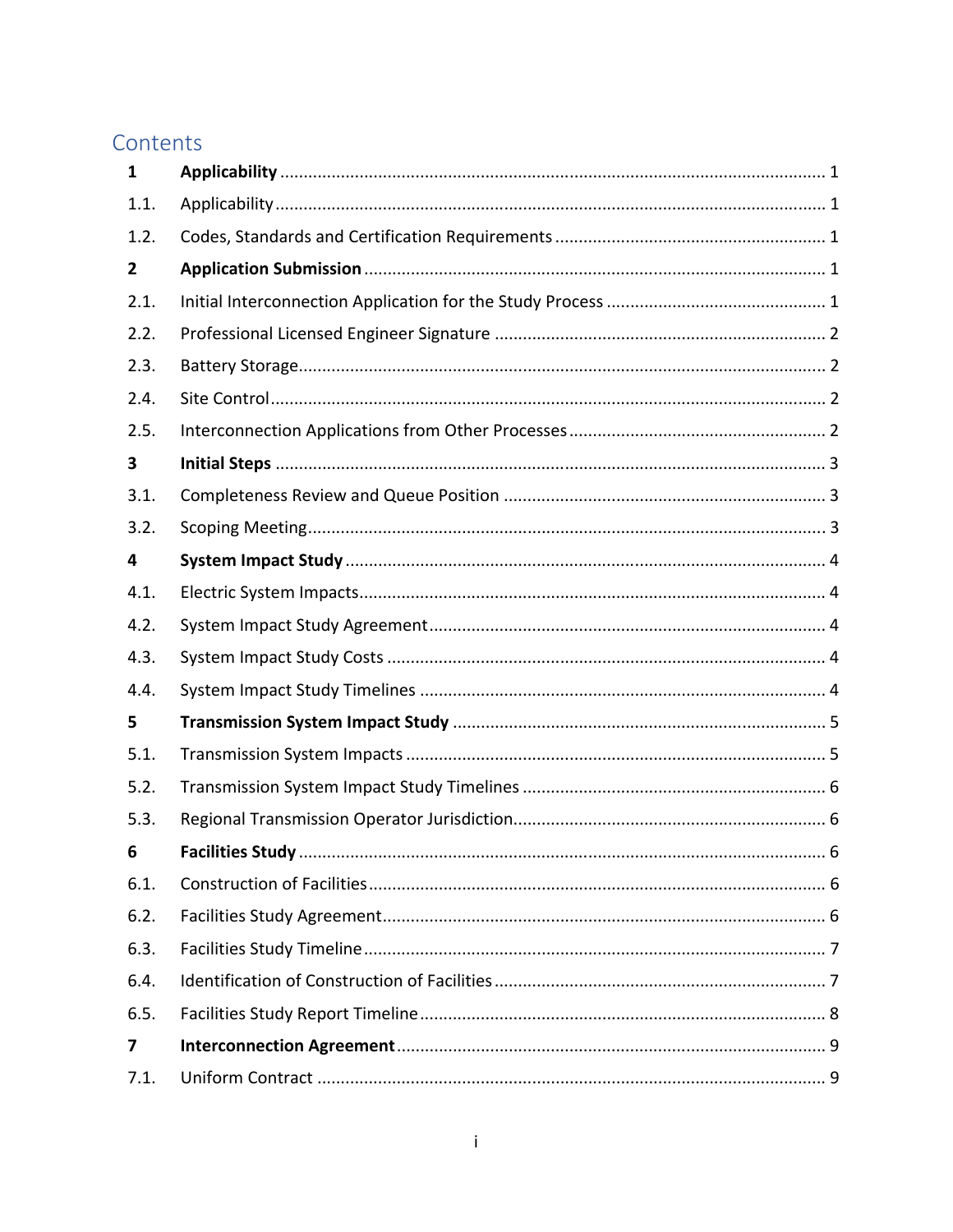| 7.2.  |  |
|-------|--|
| 7.3.  |  |
| 8     |  |
| 8.1.  |  |
| 8.2.  |  |
| 8.3.  |  |
| 9     |  |
| 9.1.  |  |
| 9.2.  |  |
| 10    |  |
| 10.1. |  |
| 10.2. |  |
| 11    |  |
| 11.1. |  |
| 11.2. |  |
| 11.3. |  |
| 11.4. |  |
| 11.5. |  |
| 11.6. |  |
| 11.7. |  |
| 11.8. |  |
| 11.9. |  |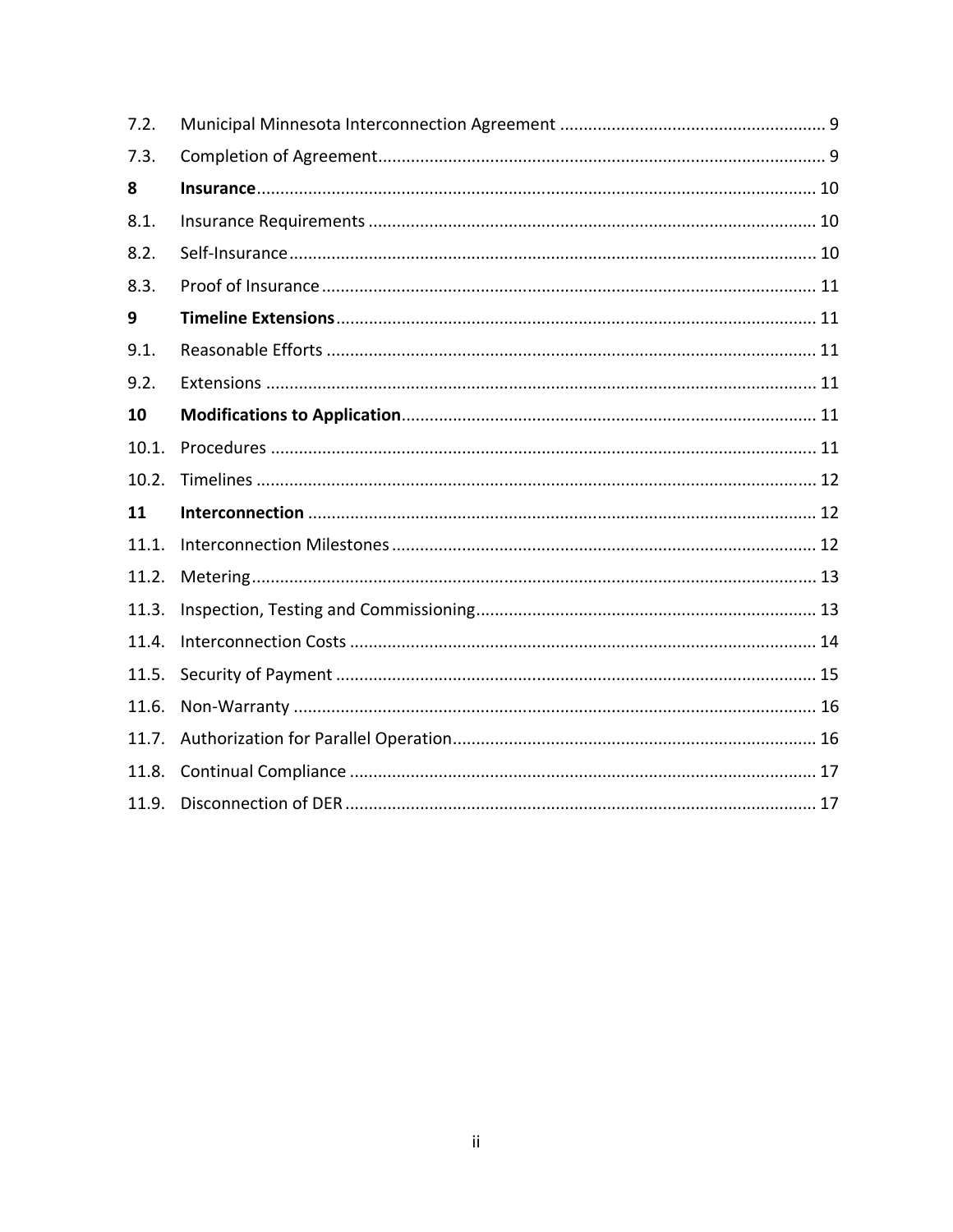# **1 Applicability**

# 1.1. Applicability

The Study Process is applicable to an Interconnection Customer proposing to interconnect a Distributed Energy Resource (DER) with the Area Electrical Power System (Area EPS) Operator's Distribution System, if the DER capacity is larger than 4 MW or is identified through the engineering screening process to need additional studies.

The majority of proposed DER interconnections will initially apply for interconnection under the Simplified or Fast Track Processes. Initial and supplemental screening results are to be considered throughout the Study Process.

# 1.2. Codes, Standards and Certification Requirements

The Interconnection Customer's proposed DER must meet the codes, standards and certification requirements listed in Section 13, 14 and Section 15 of the Process Overview document. The Area EPS Operator may allow DER systems that do not meet codes, standards and certification only if the DER system design is reviewed, tested and determined to be safe to operate in parallel with the Distribution System.

# **2 Application Submission**

# 2.1. Initial Interconnection Application for the Study Process

For proposed DER interconnections that are not initially applied for under the Fast Track Process, the Interconnection Customer shall complete the Standard Interconnection Application and submit it to the Area EPS Operator to initiate the Interconnection Process. A completed Interconnection Application will include the following:

- A completed Interconnection Application signed by the Interconnection Customer.
- A process fee not to exceed \$1,000, plus \$2.00 per kW, toward the deposit of the study(s) indicated in Section 4.
- A site layout drawing of the proposed DER system.
- A one-line diagram of the proposed DER system showing the Point of Common Coupling to the Area EPS Operator's Distribution System.
- All equipment manufacturer specification sheets.
- Documentation of site control as indicated in Section 2.4.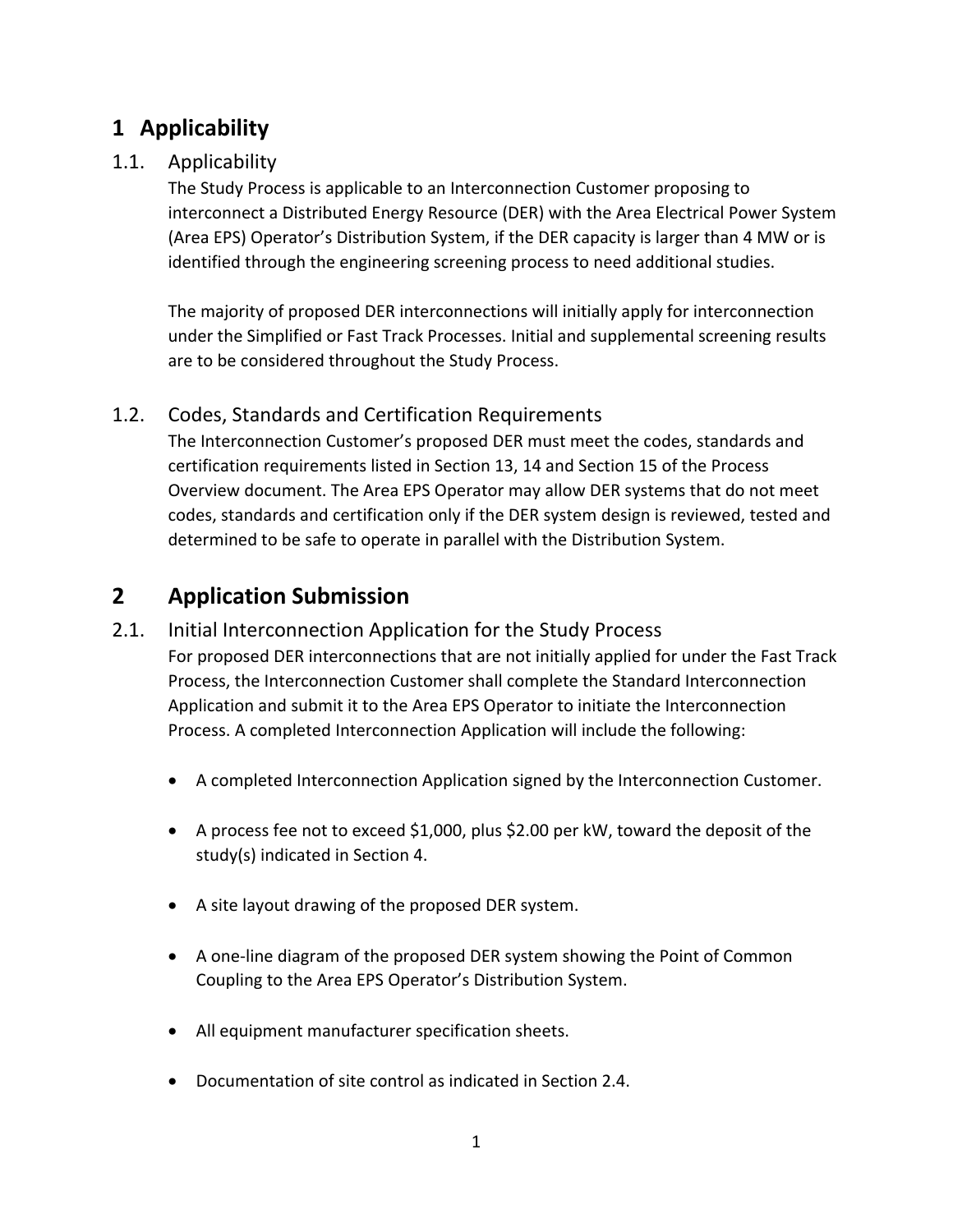# 2.2. Professional Licensed Engineer Signature

The one‐line diagram submitted with the Interconnection Application will require a signature from a professional engineer licensed in the State of Minnesota certifying the DER was designed in conformance to the Minnesota Technical Requirements for the following conditions:

- **•** Certified<sup>1</sup> equipment is greater than 250 kW.
- Non-certified equipment is greater than 20 kW.

# 2.3. Battery Storage

An inverter‐based DER system may include battery storage. DER systems that include battery storage should complete the Energy Storage Application along with the Interconnection Application.

## 2.4. Site Control

Documentation of site control must be submitted with the Interconnection Application. Site control may be demonstrated by any of the following:

- Ownership of, a leasehold interest in, or a right to develop a site for the purpose of constructing the DER system;
- An option to purchase or lease a site for constructing the DER system;
- An exclusivity or other business relationship between the Interconnection Customer and the entity having the right to sell, lease, or grant the Interconnection Customer the right to possess or occupy a site for constructing the DER system.

# 2.5. Interconnection Applications from Other Processes

Some Interconnection Applications submitted under the Fast Track Process may be moved into the Study Process due to issues with the DER interconnection identified by engineering screens. An Area EPS Operator cannot request a new Interconnection Application submission if the Interconnection Application has already been submitted through the Fast Track Process. The Interconnection Customer who had already paid a processing fee for the Fast Track Process is still responsible to make a deposit toward the applicable studies address in Section 4, 5 and 6, but does not need to submit an additional processing fee.

 $1$  Additional information regarding certified equipment is found in Sections 14 and 15 of the Process Overview document.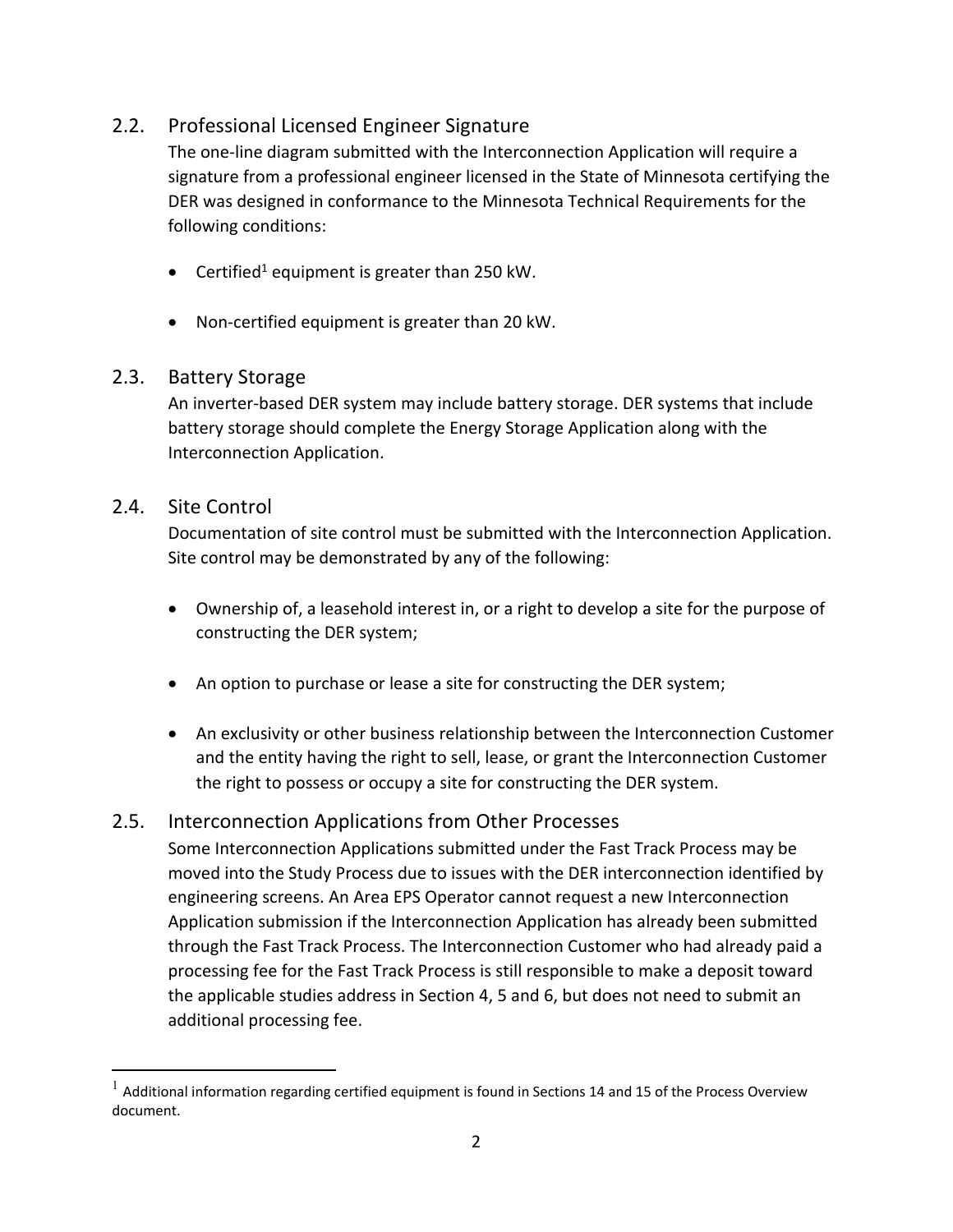# **3 Initial Steps**

# 3.1. Completeness Review and Queue Position

The Interconnection Application originally submitted under the Study Process shall be date‐ and time‐stamped upon initial receipt, and if necessary, resubmission receipt. The Interconnection Customer shall be notified of receipt by the Area EPS Operator within ten (10) Business Days after receipt.

The Area EPS Operator shall notify the Interconnection Customer, within ten (10) Business Days, if the Interconnection Application is deemed incomplete, and provide a written list detailing all information that must be provided to complete the Interconnection Application. The Interconnection Customer has ten (10) Business Days, to provide the missing information, unless additional time is requested with a valid reason. Failure to submit the requested information, within the stated timeline, will result in the Interconnection Application being deemed withdrawn. The Area EPS Operator has an additional five (5) Business Days to review the additionally provided information for completeness.

An Interconnection Application will be deemed complete upon submission to the Area EPS Operator, provided all documents, fees and information required with the Interconnection Application, adhering to Minnesota Technical Requirements, is included. The date‐ and time‐stamp of the completed Interconnection Application shall be accepted as the qualifying date for the purpose of establishing a queue position, as described in Section 4.7 of the Overview Process document.

Interconnection Applications already screened in the Simplified Process or Fast Track Process shall retain their original queue position in the Study Process provided all applicable timelines were met.

# 3.2. Scoping Meeting

A scoping meeting shall be held within ten (10) Business Days after the Interconnection Application submitted under the Study Process is deemed complete. For Interconnection Applications that were submitted under or put through the Fast Track Process, the scoping meeting will occur within ten (10) Business Days after the Interconnection Customer has elected to continue with the Study Process. The scoping meeting timeline may be extended upon mutual agreement of both Parties. The scoping meeting may also be omitted by mutual agreement.

The purpose of the scoping meeting is to discuss the Interconnection Application and review existing study results relevant to the Interconnection Application. The Parties shall further discuss whether the Area EPS Operator should perform a System Impact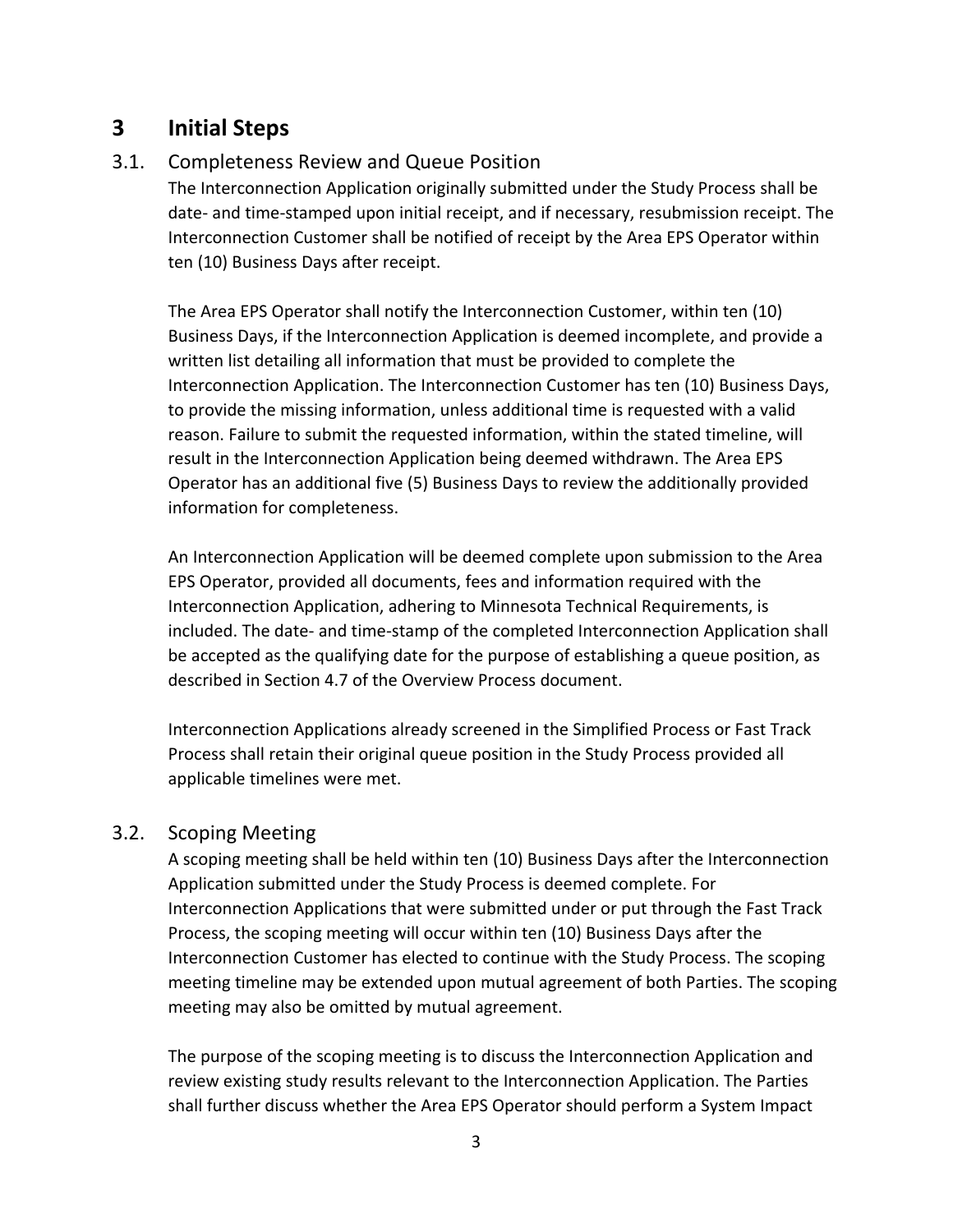Study or Studies, or proceed directly to a Facilities Study or an Interconnection Agreement. If the Area EPS Operator determines there is no potential for Transmission System or Distribution System adverse system impacts, the Interconnection Application shall proceed directly to a Facilities Study or an executable Interconnection Agreement, as agreed to by the Parties.

# **4 System Impact Study**

# 4.1. Electric System Impacts

A System Impact Study shall identify and detail the electric system impacts that would result if the proposed DER(s) were interconnected without project modifications or electric system modifications. The System Impact Study is also to study the potential impacts, including but not limited to, those identified in the scoping meeting. A System Impact Study shall evaluate the impacts of the proposed interconnection on the reliability of the electric system.

# 4.2. System Impact Study Agreement

If the Parties agree at the scoping meeting that a System Impact Study should be performed, the Area EPS Operator shall provide the Interconnection Customer a System Impact Study Agreement, not later than five (5) Business Days after the scoping meeting. If the scoping meeting was omitted by mutual agreement, the Area EPS Operator shall provide the Interconnection Customer a System Impact Study Agreement within ten (10) Business Days after the Interconnection Customer waives the scoping meeting.

The System Impact Study Agreement shall include an outline of the scope of the study and a non‐binding good faith estimate of the cost to perform the study. If applicable, the System Impact Study Agreement shall list any additional and reasonable technical data on the DER needed to perform the study. The scope and cost responsibilities are to be described in the System Impact Study Agreement.

# 4.3. System Impact Study Costs

A deposit of the good faith estimated cost for each System Impact Study shall be provided by the Interconnection Customer with the return of a signed System Impact Study Agreement.

# 4.4. System Impact Study Timelines

Both the Area EPS Operator and the Interconnection Customer has timeline responsibilities under the System Impact Study.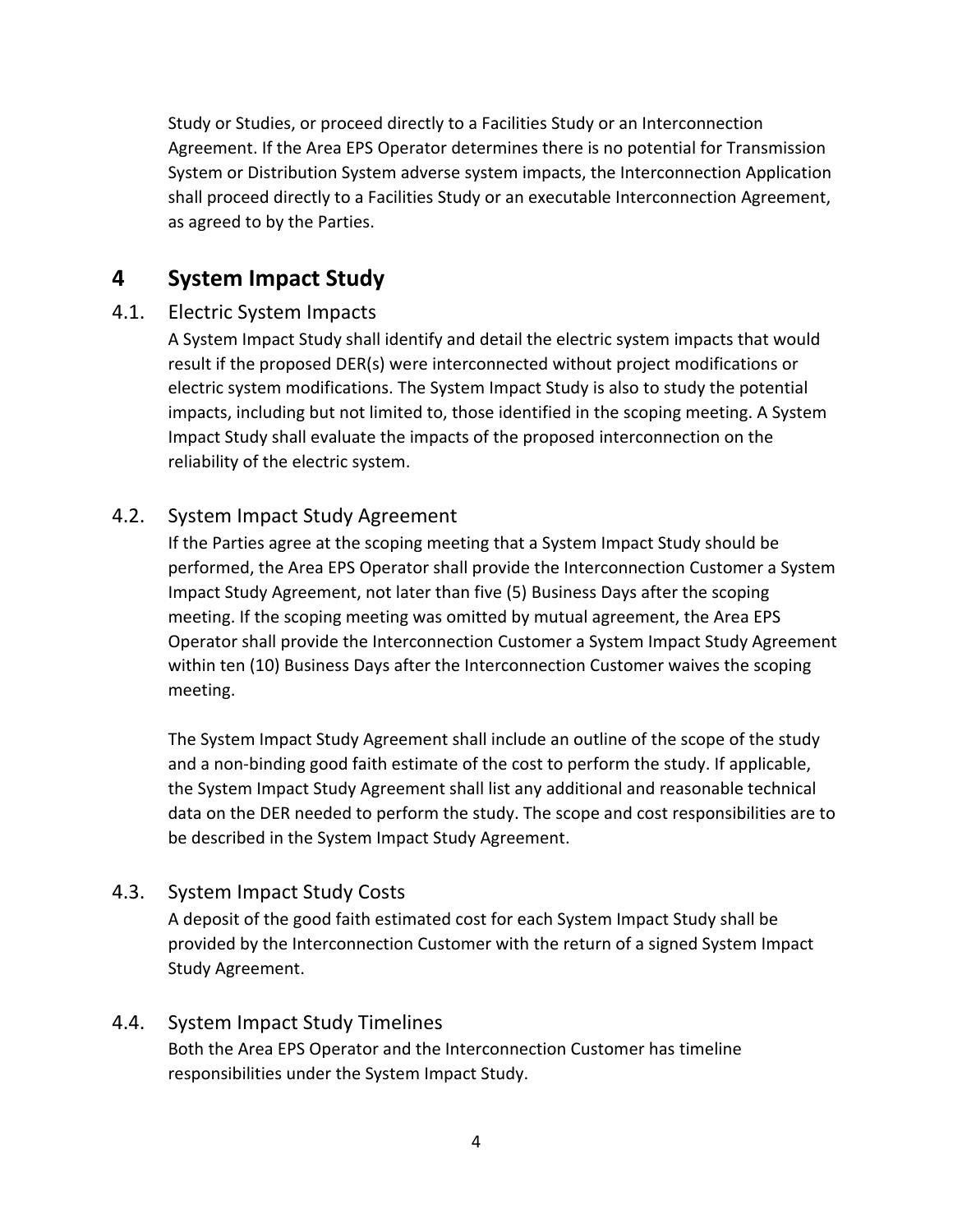# 4.4.1. Interconnection Customer Timelines

In order to remain in consideration for interconnection, an Interconnection Customer who has requested a System Impact Study shall meet the following conditions within twenty (20) Business Days of being provided a System Impact Study Agreement:

- Return a signed System Impact Study Agreement.
- Provide to the Area EPS Operator any requested additional and reasonable technical data on the DER needed to perform the System Impact Study.
- Pay the required study deposit.

Upon the Interconnection Customer's request, the Area EPS Operator shall grant a time frame extension as described in Section 9.29.2, if additional technical data is requested.

## 4.4.2 Area EPS Operator Timelines

A System Impact Study shall be completed within thirty (30) Business Days after the System Impact Study Agreement has been signed by both Parties and delivered with the deposit and requested technical information to the Area EPS Operator. The results of the System Impact Study shall be delivered to the Interconnection Customer within five (5) Business Days of completion of the System Impact Study. Upon request, the Area EPS Operator shall provide the Interconnection Customer supporting documentation developed in the preparation of the System Impact Study, subjected to confidentiality arrangements consistent with Section 12.1 of the Overview Process and terms of the System Impact Study Agreement.

# **5 Transmission System Impact Study**

#### 5.1. Transmission System Impacts

In instances where the System Impact Study shows potential for Transmission System adverse system impacts, the Area EPS Operator shall contact the appropriate Transmission Provider within five (5) Business Days following the identification of such impacts. The Area EPS Operator shall coordinate with the Area EPS Operator's Transmission Provider to have the necessary studies to determine if the DER causes any adverse transmission impacts. The appropriate Transmission Provider shall provide a Transmission System Impact Study Agreement for the Interconnection Customer. Included in the Transmission System Impact Study Agreement will be a non‐binding,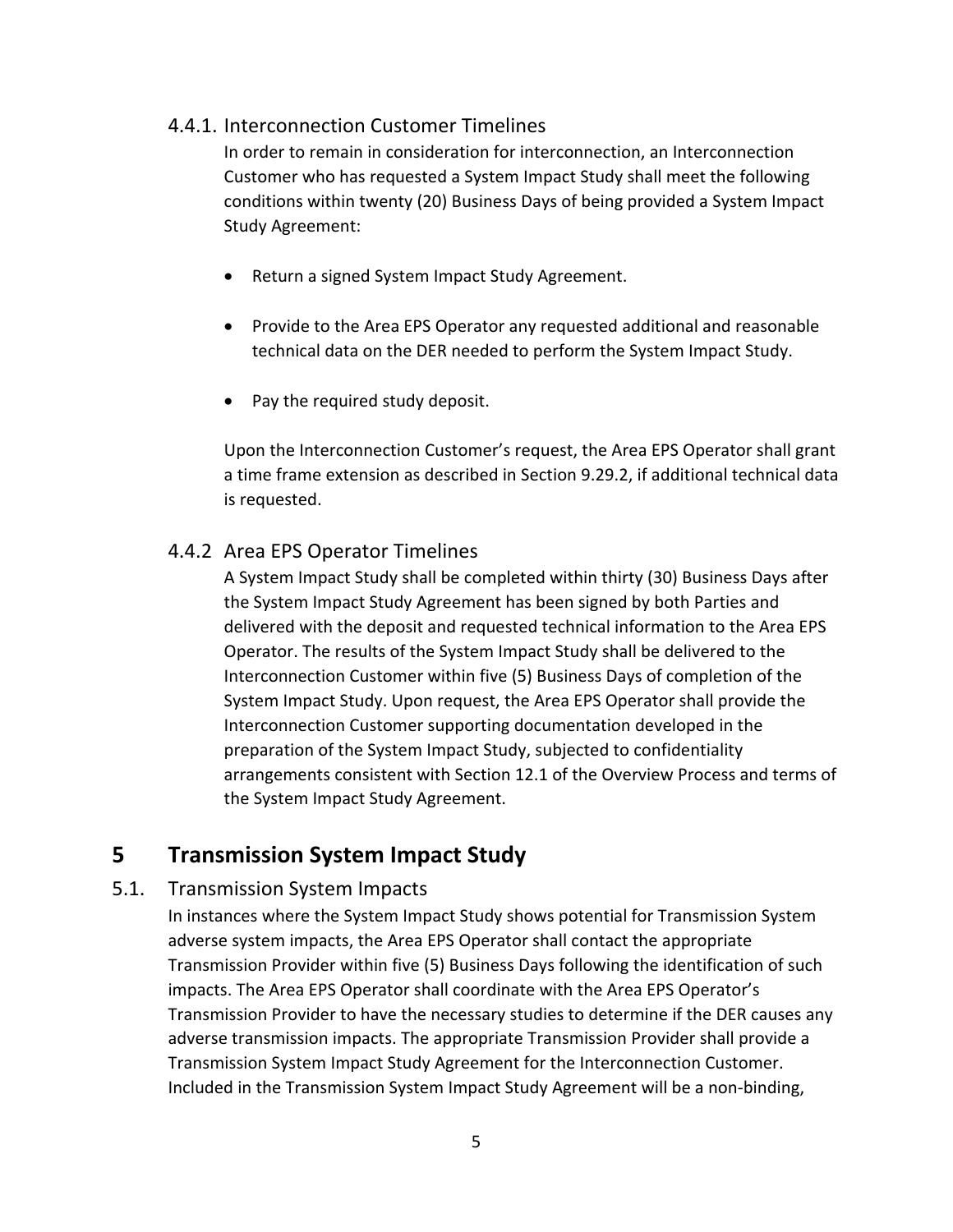good faith estimate of cost for the study, along with a scope outline of the study and any additional technical data required to complete the Transmission System Impact Study.

# 5.2. Transmission System Impact Study Timelines

In order to remain in consideration for interconnection, an Interconnection Customer must return the executed Transmission System Impact Study Agreement, along with the study deposit, within fifteen (15) Business Days. The Transmission System Impact Study shall be completed and the results provided to the Interconnection Customer in as timely a manner as possible, after the Transmission System Impact Study Agreement is signed by the Parties. The Area EPS Operator shall be responsible for coordination with the Transmission Provider as needed. Affected Systems shall participate in the study and provide all information necessary to prepare the study.

# 5.3. Regional Transmission Operator Jurisdiction

In certain circumstances the Transmission Provider may not be able to study a proposed DER system if there is a possible affect to the bulk Transmission System. In these situations, the Area EPS Operator will coordinate with the Transmission Provider to inform the Interconnection Customer that the proposed DER system will need to follow the Regional Transmission Operator's interconnection process. For most of Minnesota, the Regional Transmission Operator is Midcontinent Independent System Operator (MISO).

# **6 Facilities Study**

# 6.1. Construction of Facilities

If construction of facilities is required, a Facility Study may be necessary to specify and estimate the cost of the equipment, engineering, procurement and construction work. A Facility Study is identified by an Initial Review, Supplemental Review or the Study Process to provide interconnection and interoperability of the DER with the Area EPS Operator's Distribution System as required by Minnesota Technical Requirements. At the determination of the Area EPS Operator, Interconnection Applications reviewed in the Simplified Process or the Fast Track Process that require construction of facilities may forgo a Facilities Study.

# 6.2. Facilities Study Agreement

The Area EPS Operator shall provide the Interconnection Customer a Facilities Study Agreement either: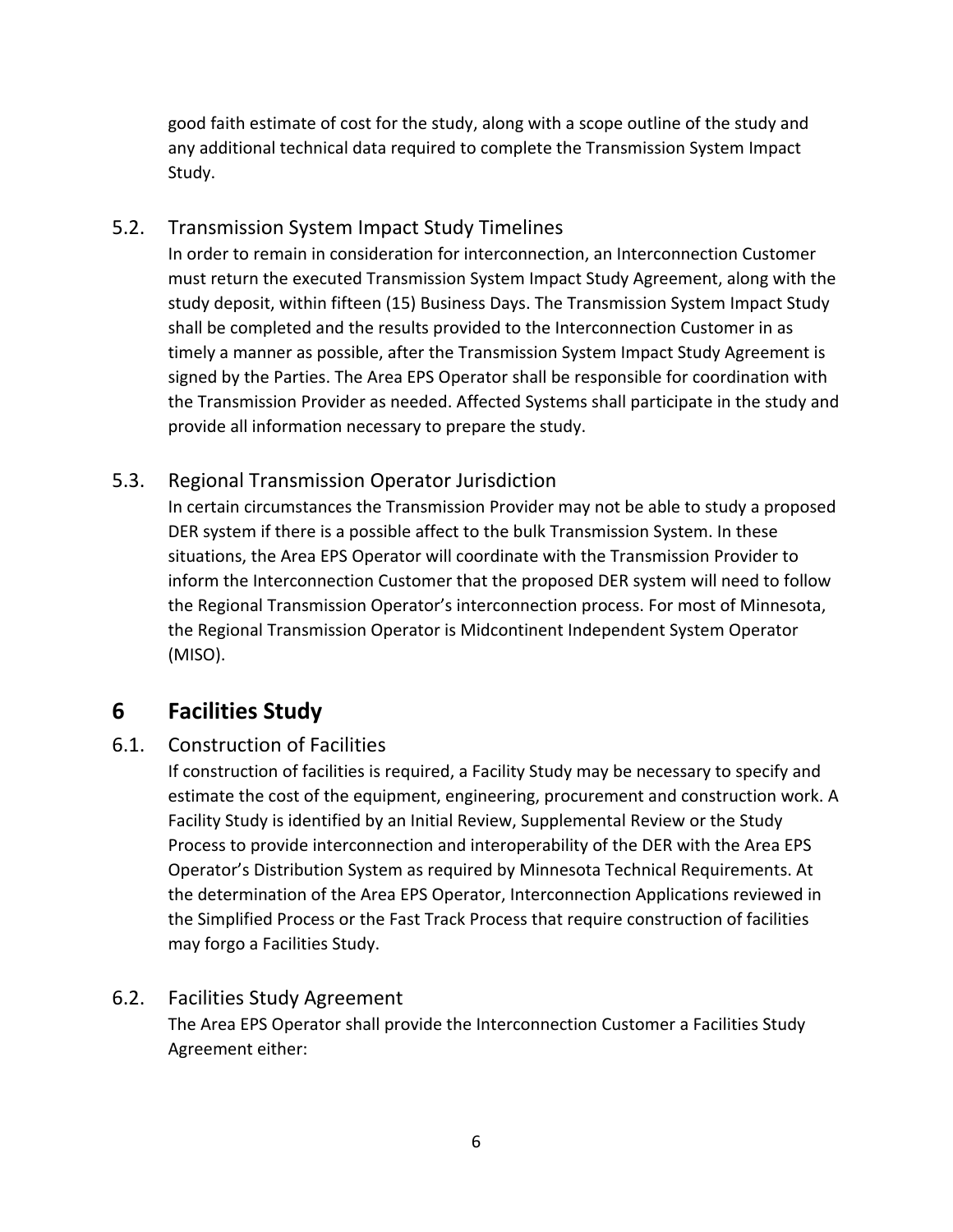- in tandem with the results of the Interconnection Customer's System Impact Study, or
- in tandem with a Transmission System Impact Study, or
- if no System Impact Study is required, within five (5) Business Days after the scoping meeting, or
- within ten (10) Business Days after the Interconnection Application is deemed complete and approved through the Simplified Process or Fast Track Process.

The Facilities Study Agreement shall be accompanied by an outline of the scope of the study and a non‐binding good faith estimate of the cost to perform the Facilities Study. The scope of and cost responsibilities for the Facilities Study are to be described in the Facilities Study Agreement. A deposit of the good faith estimated costs for the Facilities Study shall be provided by the Interconnection Customer at the time it returns the Facilities Study Agreement.

## 6.3. Facilities Study Timeline

In order to remain under consideration for interconnection, the Interconnection Customer must return the executed Facilities Study Agreement and pay the required study deposit within fifteen (15) Business Days.

# 6.4. Identification of Construction of Facilities

The Facilities Study shall specify and estimate the cost of the equipment, engineering, procurement and construction work (including overheads), needed to implement the conclusions of the System Impact Study(‐ies). Design for any required Interconnection Facilities and/or Upgrades shall be performed under the Facilities Study Agreement unless the Facilities Study Agreement was deemed unnecessary by the Area EPS Operator. However, in the event that the Interconnection Customer did not provide the Area EPS Operator all required Conditional Use Permits at the time of entering into the Facilities Study Agreement, any such Design and/or Upgrades by the Area EPS Operator may be delayed until after the Interconnection Customer has provided to the Area EPS Operator all required Conditional Use Permits or provides a final design. The information in the Conditional Use Permits, or changes to the design, may result in significant modifications to the planned design and/or Upgrades. The Interconnection Customer may send to the Area EPS Operator a redacted version of the Conditional Use Permit(s) to ensure confidentiality, but any and all information that the Area EPS Operator would reasonably need to perform an accurate Facilities Study shall not be redacted. If necessary to comply with these requirements, a confidential version of the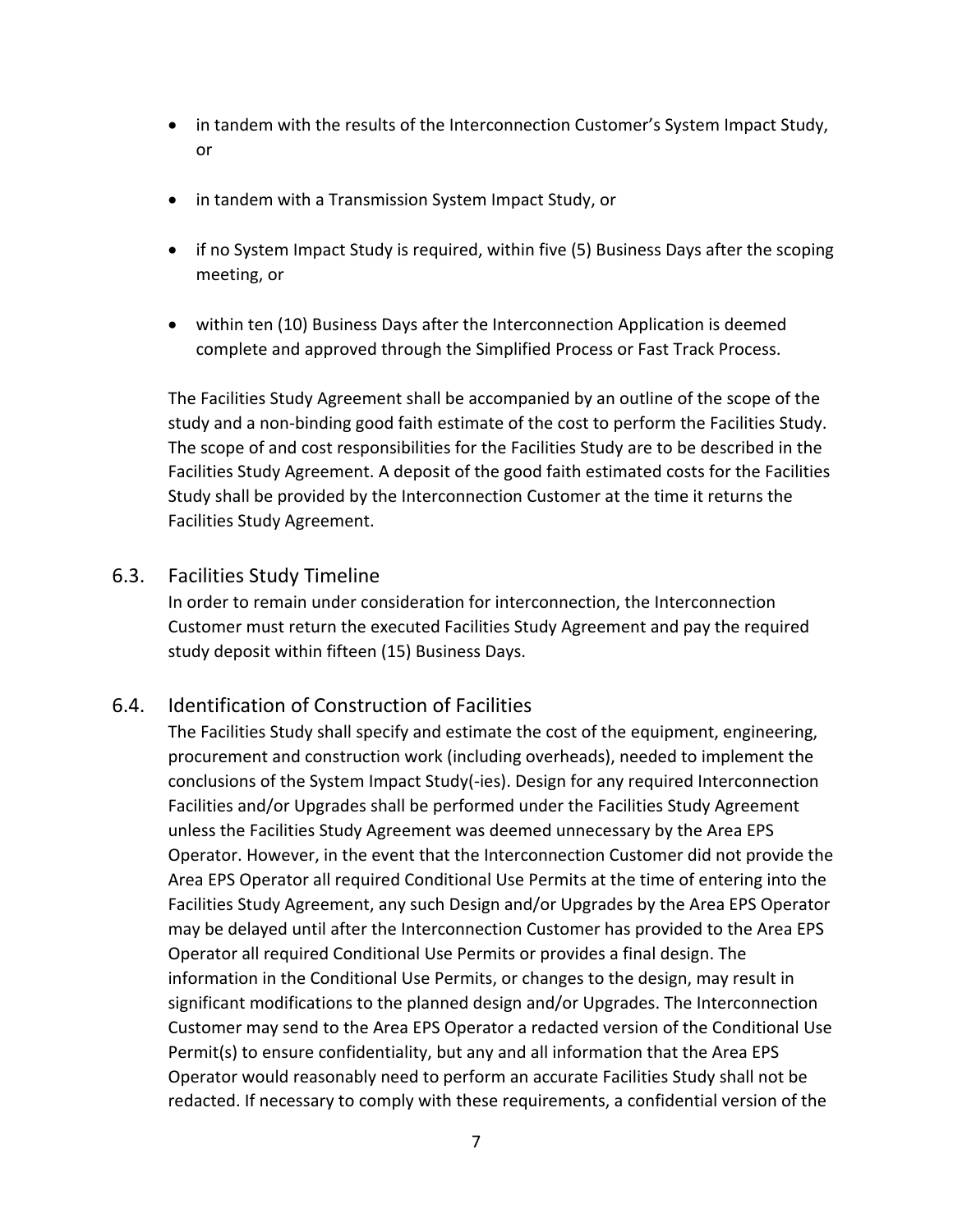Conditional Use Permit(s) may be provided to the Area EPS Operator, with the confidential information being clearly marked and subjected to Confidentiality provisions in the Overview Process document Section 12.1.

The Area EPS Operator may contract with consultants to perform activities required under the Facilities Study Agreement. The Interconnection Customer and the Area EPS Operator may agree to allow the Interconnection Customer to separately arrange for the design of some of the Interconnection Facilities. In such cases, facilities design will be reviewed and/or modified prior to acceptance by the Area EPS Operator, under the provisions of the Facilities Study Agreement. The Area EPS Operator shall make sufficient information available to the Interconnection Customer, in accordance with confidentiality and critical infrastructure requirements, to permit the Interconnection Customer to obtain an independent design and cost estimate for any necessary facilities.

#### 6.5. Facilities Study Report Timeline

In cases where Upgrades are required, the Facilities Study must be completed within forty‐five (45) Business Days of the receipt of the executed Facilities Study Agreement and deposit. In cases where no Upgrades are necessary, and the required facilities are limited to Interconnection Facilities, the Facilities Study must be completed within thirty (30) Business Days of the receipt of the executed Facilities Study Agreement and deposit.

Once the Facilities Study is completed, a draft Facilities Study Report shall be prepared and transmitted to the Interconnection Customer. Upon request, the Area EPS Operator shall provide the Interconnection Customer supporting documentation developed in the preparation of the Interconnection Facilities Study, subject to confidentiality arrangements consistent with these procedures and the Facilities Study Agreement.

Within ten (10) Business Days of providing a draft Facilities Study Report to the Interconnection Customer, the Area EPS Operator and Interconnection Customer shall meet to discuss the results of the Facilities Study. This meeting may be omitted by mutual agreement. The Interconnection Customer may, within twenty (20) Business Days after receipt of the draft report, provide written comments to the Area EPS Operator, which the Area EPS Operator shall address in the final report.

The Area EPS Operator shall issue the final Facilities Study Report within fifteen (15) Business Days of receiving the Interconnection Customer's comments, or promptly upon receiving the Interconnection Customer's statement that they will not provide comments. The Area EPS Operator may reasonably extend the time frame, upon notice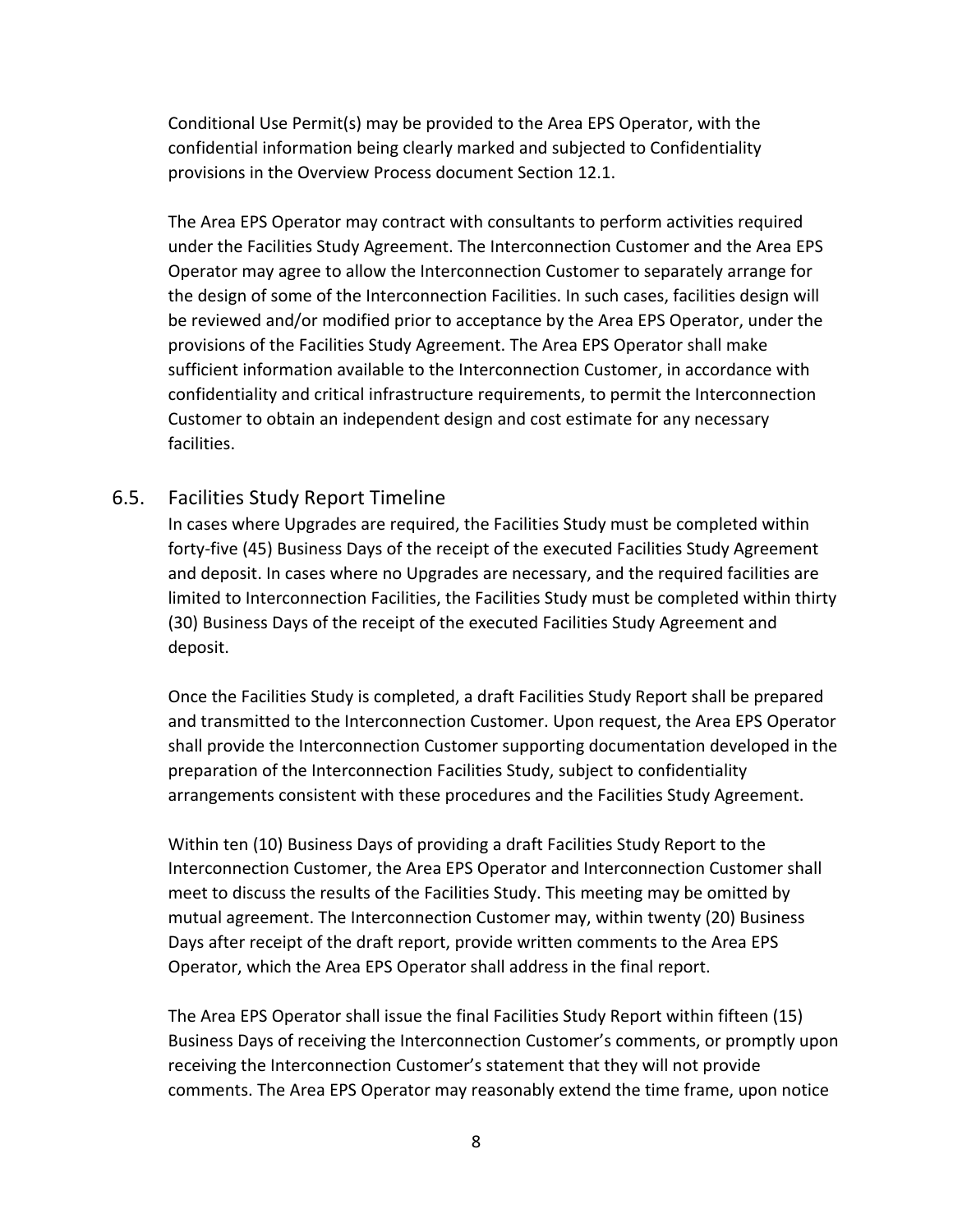to the Interconnection Customer, if the Interconnection Customer's comments require additional analyses or lead to significant modifications by the Area EPS Operator prior to issuance of the final Facilities Study Report.

# **7 Interconnection Agreement**

# 7.1. Uniform Contract

For a proposed interconnection that meets the conditions of being classified as a qualifying facility less than 40 kW, the Area EPS Operator shall provide the Interconnection Customer with an executable copy of the Area EPS Operator's Uniform Contract for Cogeneration and Small Power Production Facilities (Uniform Contract), within five (5) Business Days after the completion of the applicable study(-ies).

# 7.2. Municipal Minnesota Interconnection Agreement

For proposed interconnections that do not meet the conditions of being classified as a qualifying facility less than 40 kW or if requested by the Interconnection Customer in lieu of signing the Uniform Contract, the Area EPS Operator shall provide the Interconnection Customer an executable Municipal Minnesota Interconnection Agreement (MMIA) within five (5) Business Days after the completion of the applicable study(‐ies).

# 7.3. Completion of Agreement

The Interconnection Customer must return a signed Interconnection Agreement at least thirty (30) Business Days prior to the requested in‐service date of the propose DER. The Area EPS Operator shall sign and return a copy of the fully executed Interconnection Agreement, back to the Interconnection Customer.

The Interconnection Customer may update the requested in‐service date submitted on the Interconnection Application to a date thirty (30) Business Days or later from the date on which the Interconnection Customer submits a signed Interconnection Agreement and payment if required unless the Area EPS Operator agrees to an earlier date.

Upon receipt of the signed Interconnection Agreement, the Area EPS Operator may schedule appropriate metering replacements and construction of facilities, if necessary.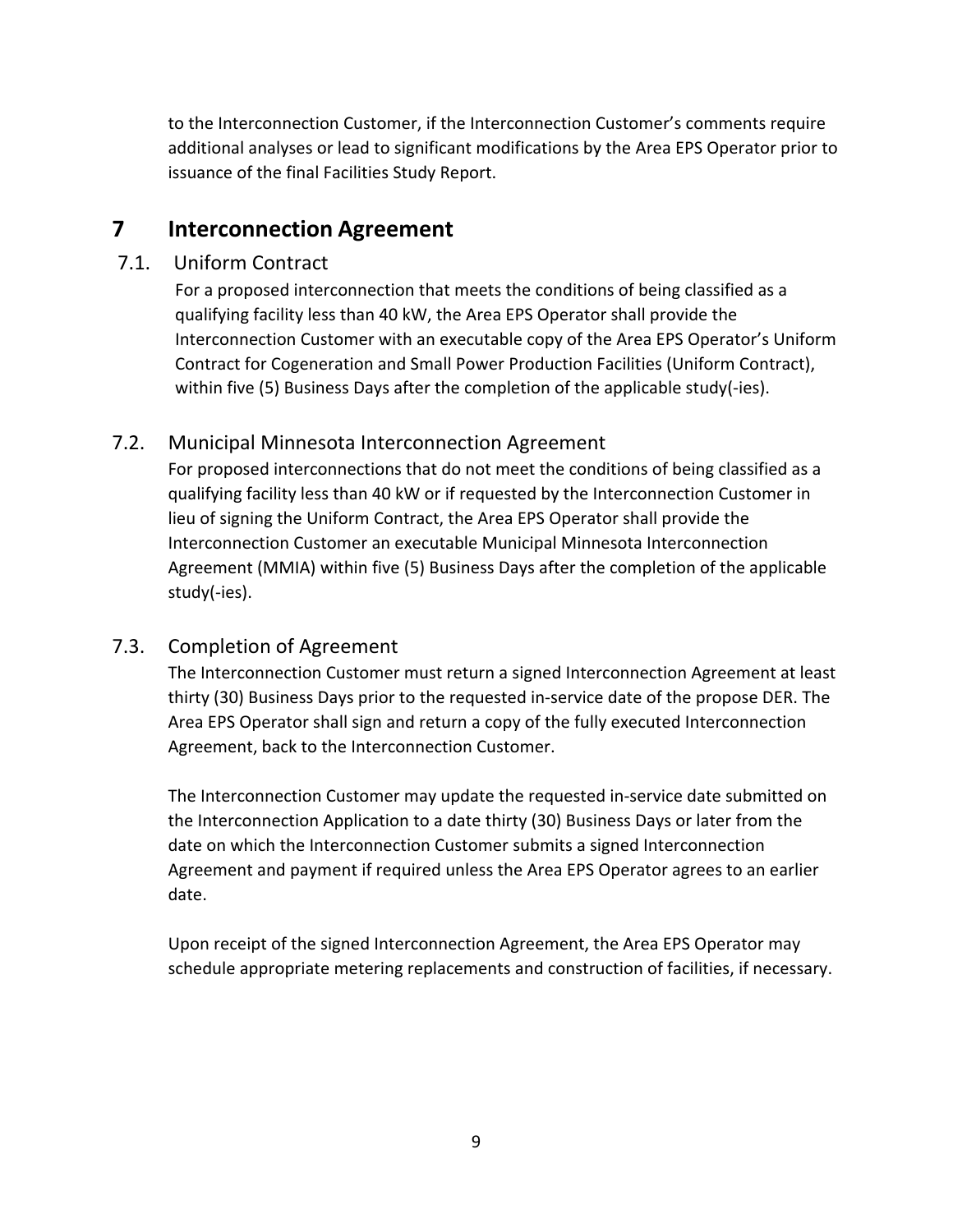# **8 Insurance**

# 8.1. Insurance Requirements

At minimum, the Interconnection Customer shall maintain, for the duration the DER system is interconnected to the Area EPS Operator's Distribution System, general liability insurance from a qualified insurance agency with a B+ or better rating by "Best," with a combined single limit of not less than those described in Table 8.1. Such general liability insurance shall include coverage against claims for damages resulting from (i) bodily injury, including wrongful death; and (ii) property damage arising out of the Interconnection Customer's ownership and/or operation of the DER under this agreement. Evidence of the insurance shall state that coverage provided is primary and is not excess to or contributing with any insurance or self-insurance by the Area EPS Operator.

| <b>DER System Size</b>          | <b>Liability Insurance Requirement</b> |
|---------------------------------|----------------------------------------|
| $<$ 40 kW AC                    | \$300,000                              |
| $\geq$ 40 kW AC and < 250 kW AC | \$1,000,000                            |
| $\geq$ 250 kW AC and < 5 MW AC  | \$2,000,000                            |
| $\geq$ 5 MW AC                  | \$3,000,000                            |

| Table 8.1 Liability Insurance Requirements |  |
|--------------------------------------------|--|
|--------------------------------------------|--|

For all proposed DER systems, except those that are qualifying systems less than 40 kW AC, the general liability insurance shall, by endorsement to the policy or polices:

- Include the Area EPS Operator as additionally insured.
- Contain severability of interest clause or cross-liability clause.
- Provide that the Area EPS Operator shall not by reason incur liability to the insurance carrier for the payment of premiums for such insurance if the Area EPS Operator is included as an additionally insured.

# 8.2. Self‐Insurance

The Interconnection Customer may choose to be self-insured provided there is an established record of self‐insurance. The Interconnection Customer shall supply the Area EPS Operator at least twenty (20) Business Days prior to the date of initial operation, evidence of an acceptable plan to self‐insure to a level of coverage equivalent to that required in Section 8.1. Failure of the Interconnection Customer or the Area EPS Operator to enforce the minimum levels of insurance does not relieve the Interconnection Customer from maintaining such levels of insurance or relieve the Interconnection Customer of any liability.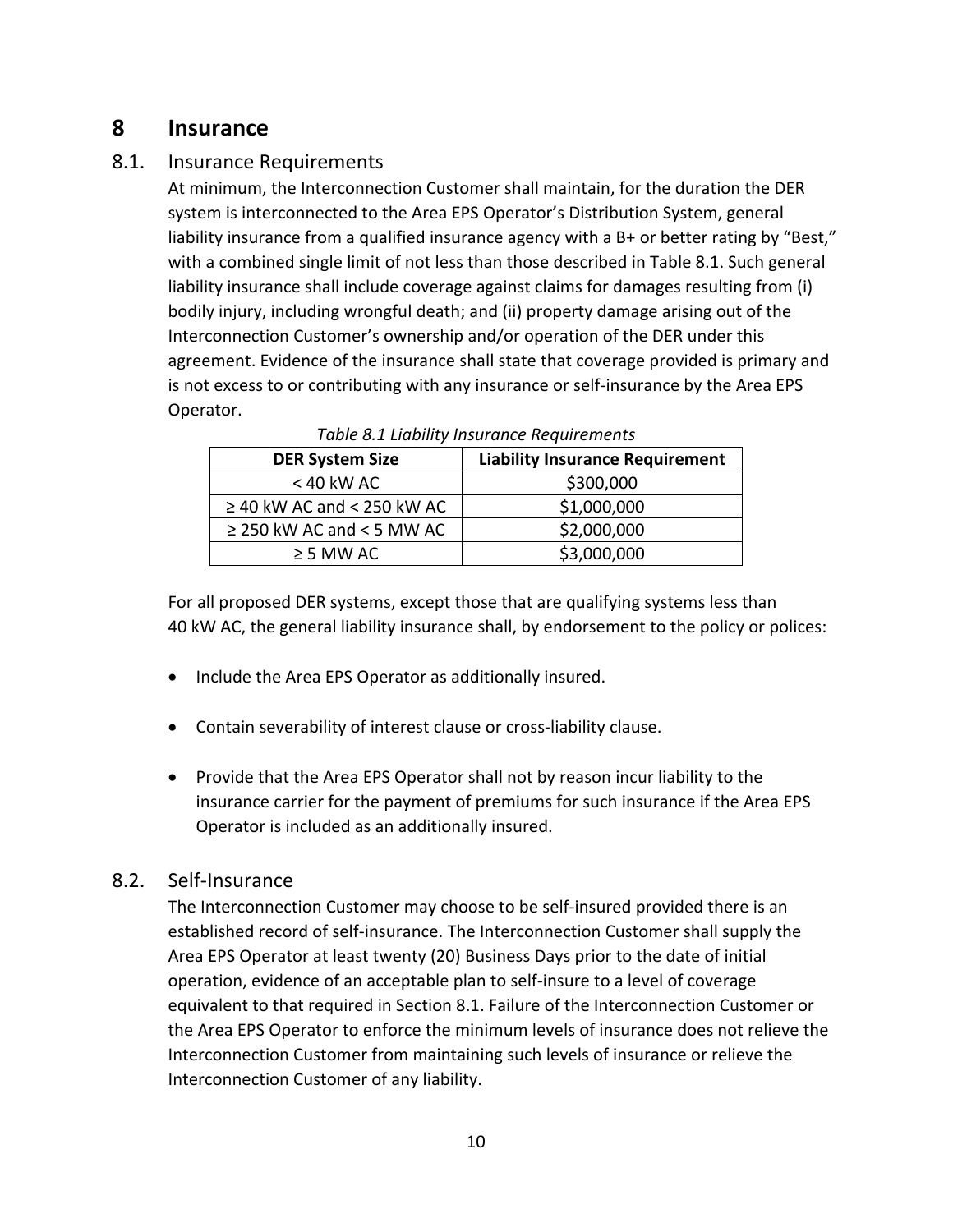# 8.3. Proof of Insurance

The Interconnection Customer shall furnish the required insurance certificates and endorsements to the Area EPS Operator prior to the initial operation of the DER. A copy of the Declaration page of the homeowner's insurance policy is a common example of an insurance certificate. Thereafter, the Area EPS Operator shall have the right to periodically inspect or obtain a copy of the original policy or polices of insurance. Additionally, the Area EPS Operator may request to be additionally listed as an interested third party on the insurance certificates and endorsements for qualifying facilities less than 40 kW AC, to meet the right to periodically obtain a copy of the policy or policies of insurance.

# **9 Timeline Extensions**

# 9.1. Reasonable Efforts

The Area EPS Operator shall make Reasonable Efforts to meet all the time frames provided in these procedures. If the Area EPS Operator cannot meet a deadline provided herein, it must notify the Interconnection Customer in writing within three (3) Business Days after the deadline, explaining the reason for the failure to meet the deadline and providing an estimated time by which it will complete the applicable interconnection procedure in the process.

## 9.2. Extensions

For applicable time frames described in these procedures, the Interconnection Customer may request in writing one extension equivalent to half of the time originally allotted (e.g., ten (10) Business Days for a twenty (20) Business Days original time frame), which the Area EPS Operator may not unreasonably refuse. No further extensions for the applicable time frame shall be granted, absent a Force Majeure Event or other similarly extraordinary circumstance.

# **10 Modifications to Application**

#### 10.1. Procedures

At any time after the Interconnection Application is deemed complete, the Interconnection Customer or the Area EPS Operator may identify modifications to the proposed DER system that may improve costs and benefits. This includes reliability of the proposed DER system and the ability for the Area EPS Operator to accommodate the proposed DER system. The Interconnection Customer shall submit to the Area EPS Operator, in writing, all proposed modifications to any information provided in the Interconnection Application. The Area EPS Operator cannot unilaterally modify the Interconnection Application.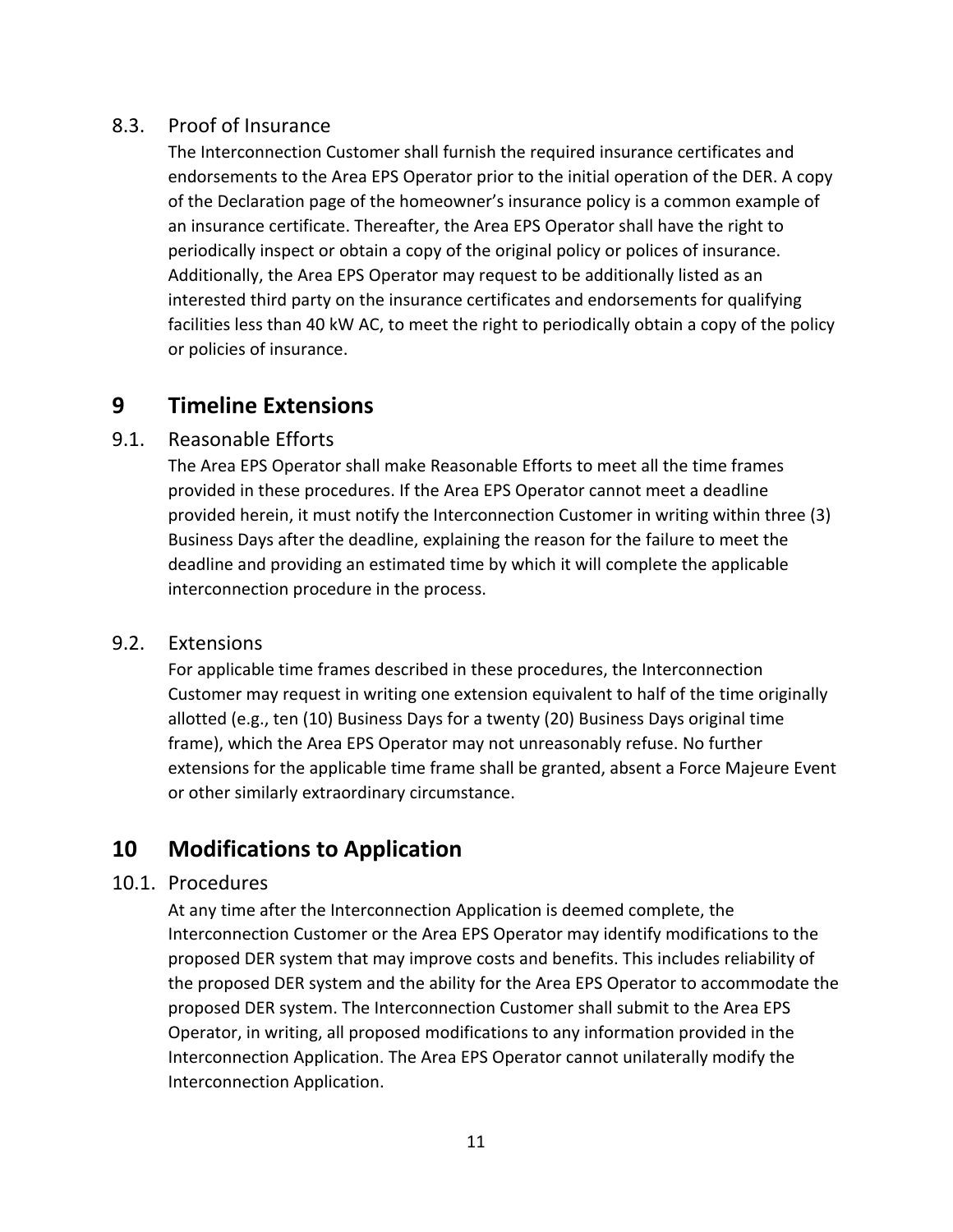# 10.2. Timelines

Within ten (10) Business Days of receipt of the proposed modification, the Area EPS Operator shall evaluate whether the proposed modification to the Interconnection Application constitutes a Material Modification. The definition in the Section 13 Glossary of the Process Overview document includes examples of what does and does not constitute a Material Modification.

The Area EPS Operator shall notify the Interconnection Customer in writing of the final determination of the proposed modification. For proposed modifications that are determined to be a Material Modification the Interconnection Customer may choose to either: 1) withdraw the proposed modification; or 2) proceed with a new Interconnection Application. The Interconnection Customer shall provide its choice in writing to the Area EPS Operator within ten (10) Business Days after being provided the Material Modification determination. If the Interconnection Customer does not provide its choice within the timeline, the Interconnection Application shall be considered withdrawn.

If the proposed modification is not determined to be a Material Modification, then the Area EPS Operator shall notify the Interconnection Customer in writing that the modification has been accepted and the Interconnection Customer shall retain its eligibility for interconnection, including its position in the queue.

# **11 Interconnection**

#### 11.1. Interconnection Milestones

For DER systems that are not a qualifying facility less than 40 kW AC, the Interconnection Customer and the Area EPS Operator shall agree on milestones for which each Party is responsible and list them in Attachment IV in the Interconnection Agreement. To the greatest extent possible, the Parties will identify all design, procurement, installation and construction requirements associated with the project while also clearly identifying associated timelines, at the beginning, or as early within the process as possible, of the design, procurement, installation and construction phase.

A Party's obligation under this provision may be extended by agreement. If a Party anticipates that they will be unable to meet a milestone for any reason other than a Force Majeure Event, they shall immediately notify the other Party of the reason(s) for not meeting the milestone, then propose the earliest reasonable alternative date in which this and future milestones will be met and request appropriate amendments to the Interconnection Agreement and its attachments. The Party affected by the failure to meet a milestone shall not unreasonably withhold agreement to such an amendment unless: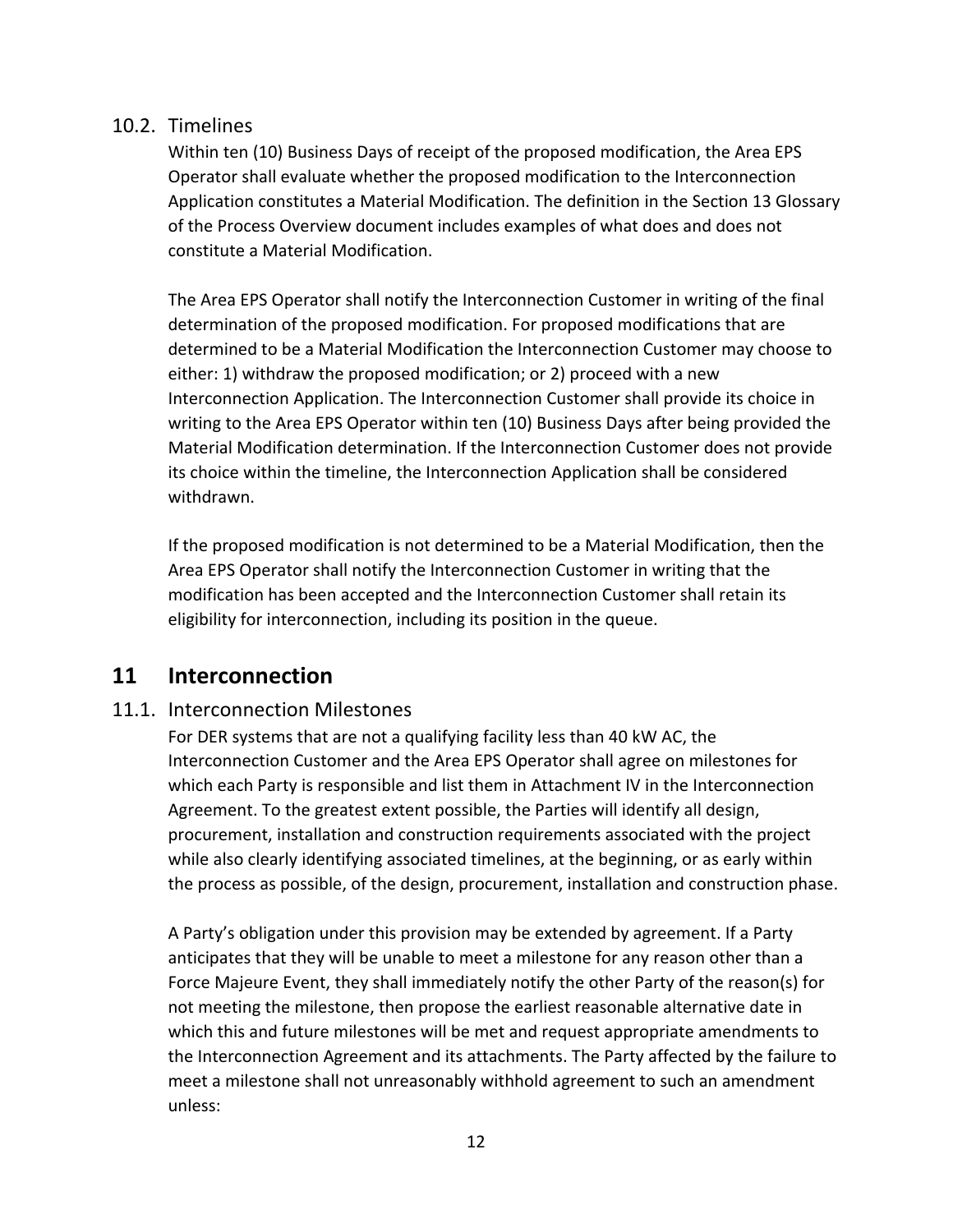- The Party will suffer significant uncompensated economic or operational harm from the delay, or
- Attainment of the same milestone has previously been delayed, or
- The Party has reason to believe the delay in meeting the milestone is intentional or unwarranted notwithstanding the circumstance explained by the Party proposing the amendment.

If the Party affected by the failure to meet a milestone disputes the proposed extension, the affected Party may pursue dispute resolution as described in the Overview Process document.

## 11.2. Metering

Any metering requirements necessitated by the use of the DER system shall be installed at the Interconnection Customer's expense. The metering‐related costs will be included in the final invoice of interconnection costs to the Interconnection Customer. The Interconnection Customer is also responsible for metering replacement costs not covered in the Interconnection Customer's general customer charge. The Area EPS Operator may charge Interconnection Customers an ongoing metering‐related charge for an estimate of ongoing metering‐related costs specifically demonstrated.

# 11.3. Inspection, Testing and Commissioning

Upon completing construction of the DER system, the Interconnection Customer will cause the DER system to be inspected or otherwise certified by the appropriate local electrical wiring inspector with jurisdiction. The Interconnection Customer shall then arrange for the inspection and testing of the DER system and the Customer's Interconnection Facilities prior to interconnection pursuant to Minnesota Technical Requirements. Commissioning tests of the Interconnection Customer's installed equipment shall be performed pursuant to applicable codes and standards of Minnesota's Technical Requirements and Section 15 in the Overview Process.

The Interconnection Customer shall notify the Area EPS Operator of testing and inspection no fewer than five (5) Business Days in advance, or as may be agreed to by the Parties. The Interconnection Customer shall provide to the Area EPS Operator a testing procedure that will be followed on the day of testing and inspection no fewer than ten (10) Business Days prior to the testing and inspection date. The testing procedure should include tests and/or inspections to confirm the DER system will meet the technical requirements of interconnection. The Area EPS Operator shall review the testing procedure for completeness and notify the Interconnection Customer if the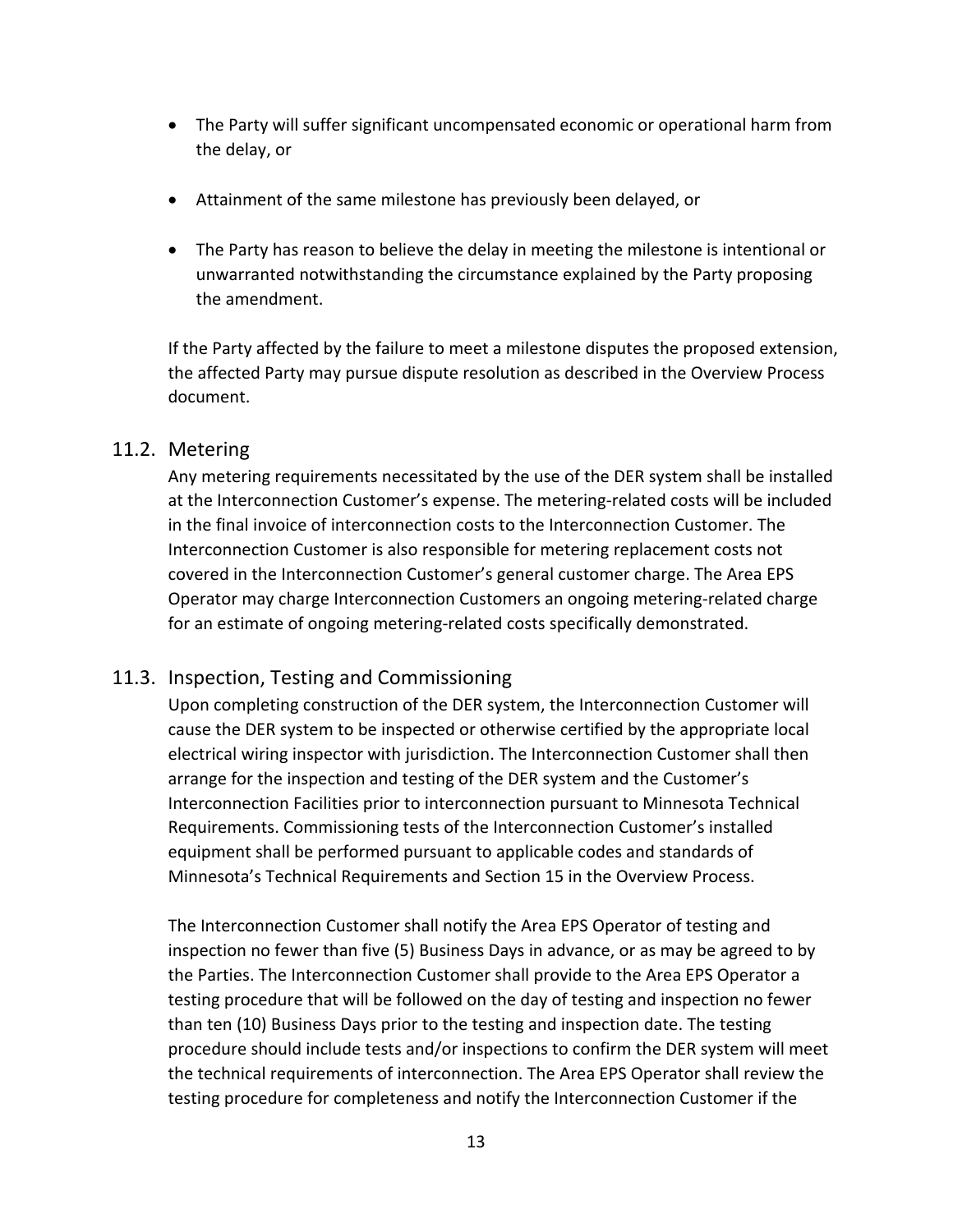testing procedure fails to address components of the technical requirements for interconnection.

The Area EPS Operator shall send qualified personnel to the DER site to inspect the interconnection and witness the testing. Testing and inspection shall occur on a Business Day at a mutually agreed upon date and time. The Area EPS Operator may waive the right to witness the testing.

#### 11.4. Interconnection Costs

#### 11.4.1 Estimation of Interconnection Costs

The Interconnection Customer shall pay for the actual cost of the Interconnection Facilities and Distribution Upgrades along with the Area EPS Operator's cost to commission the proposed DER system. An estimate of the interconnection costs shall be stated in the Uniform Contract or in the MMIA in Attachment II, Interconnection Facilities and Upgrades, as a detailed itemization of such costs. If Network Upgrades are required, the actual cost of the Network Upgrades, including overheads, shall be borne by the Interconnection Customer pursuant to the Transmission Provider and associated agreements.

#### 11.4.2 Progressive Payment of Interconnection Costs

The Area EPS Operator shall invoice the Interconnection Customer for the design, engineering, construction and procurement costs of the Interconnection Facilities and Upgrades described in the Interconnection Agreement Attachment II, on a monthly basis, or other manner agreed upon by both Parties in the MMIA, or as described in the Uniform Contract. The Interconnection Customer shall pay each invoice within twenty‐one (21) Business Days or as agreed to in the MMIA or Uniform Contract.

11.4.3 Final Accounting of Interconnection Facilities and Upgrade Costs If distribution or transmission facilities required upgrades to accommodate the proposed DER system, the Area EPS Operator shall render the final interconnection cost invoice to the Interconnection Customer within eighty (80) Business Days (approximately four calendar months) of completing the construction and installation of the Area EPS Operator's Interconnection Facility and Upgrades. The Area EPS Operator shall provide the Interconnection Customer with a final accounting report identifying the difference between the actual Interconnection Customer's cost responsibility and the Interconnection Customer's previous aggregate payments to the Area EPS Operator for the specific DER system interconnection. Upon the final accounting submitted to the Interconnection Customer, the balance between the actual cost and previously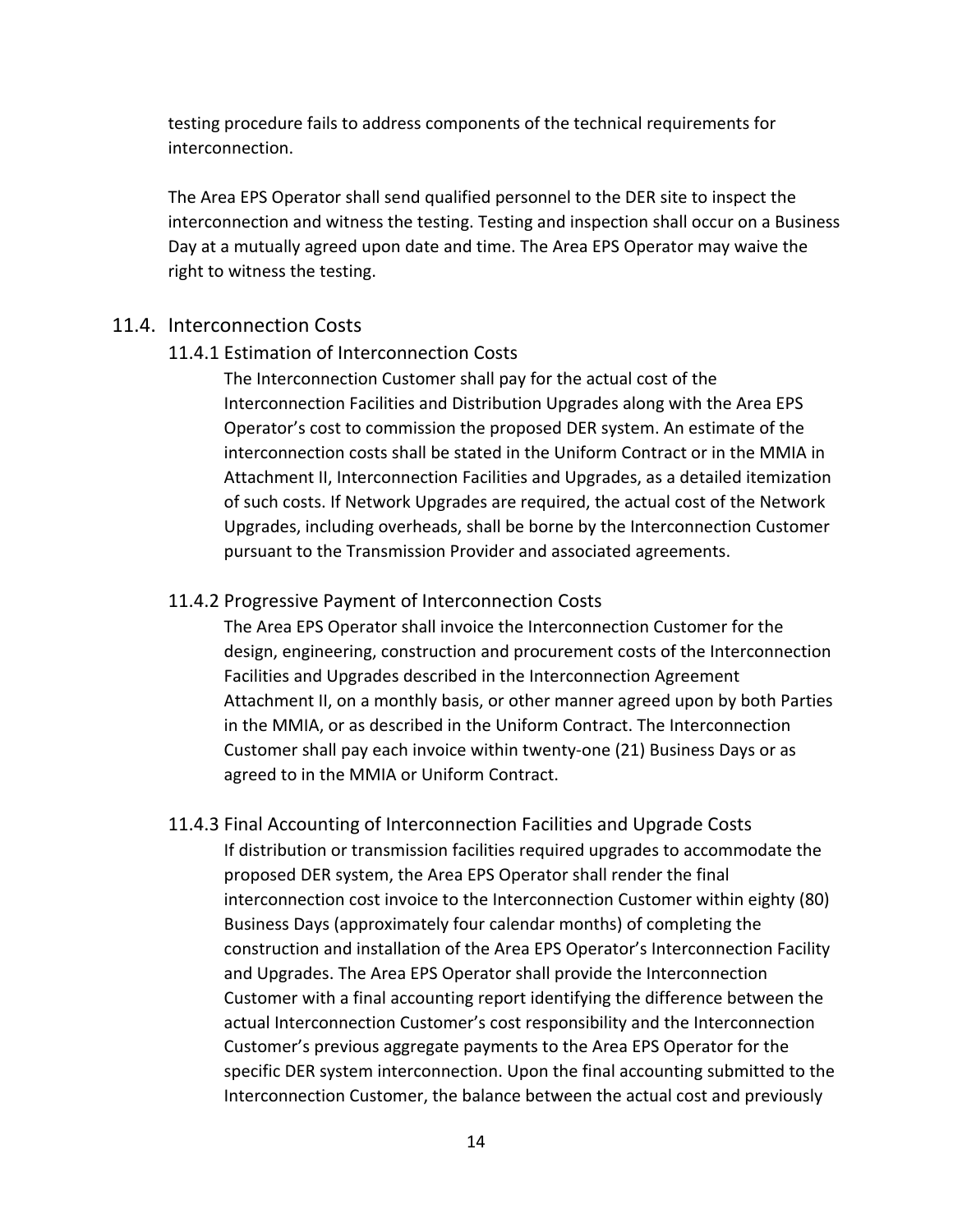aggregated payments shall be paid to the Area EPS Operator within twenty (20) Business Days. If the balance between the actual cost and previously aggregated payments is a credit, the Area EPS Operator shall refund the Interconnection Customer within twenty (20) Business Days.

11.4.4 Final Interconnection Costs without Facilities and Upgrades Needed Within thirty (30) Business Days the final invoice for the interconnection costs shall be rendered to the Interconnection Customer once the proposed DER system has been commissioned by the Area EPS Operator, or upon the commissioning being waived by the Area EPS Operator. The Interconnection Customer shall make payment to the Area EPS Operator within twenty‐one (21) Business Days of receipt, or as otherwise stated in the Uniform Contract or MMIA.

# 11.5. Security of Payment

At the option of the Area EPS Operator, either the "Traditional Security" or the "Modified Security" method shall be used for assurance of payment of interconnection cost.

Under the Traditional Security method, the Interconnection Customer shall provide reasonable, adequate assurances of credit, including a letter of credit or personal guaranty of payment and performance from a creditworthy entity acceptable under the Area EPS Operator credit policy. The letter of credit shall also include procedures for the unpaid balance of the estimated amount shown in the Interconnection Agreement for the totality of all anticipated work or expense incurred by the Area EPS Operator associated with the Interconnection Application. The payment for these estimated costs shall be as follows:

- One-third of estimated costs, shall be due no later than when the Interconnection Customer signs the Interconnection Agreement.
- An additional one-third of estimated costs, shall be due prior to initial energization of the DER with the Area EPS Operator.
- After the project completion, the remainder of actual costs, incurred by Area EPS Operator, shall be due within thirty (30) Business Days from the date the invoice is mailed.

Under the Modified Security method, at least twenty (20) Business Days prior to the commencement of the design, procurement, installation, or construction of a discrete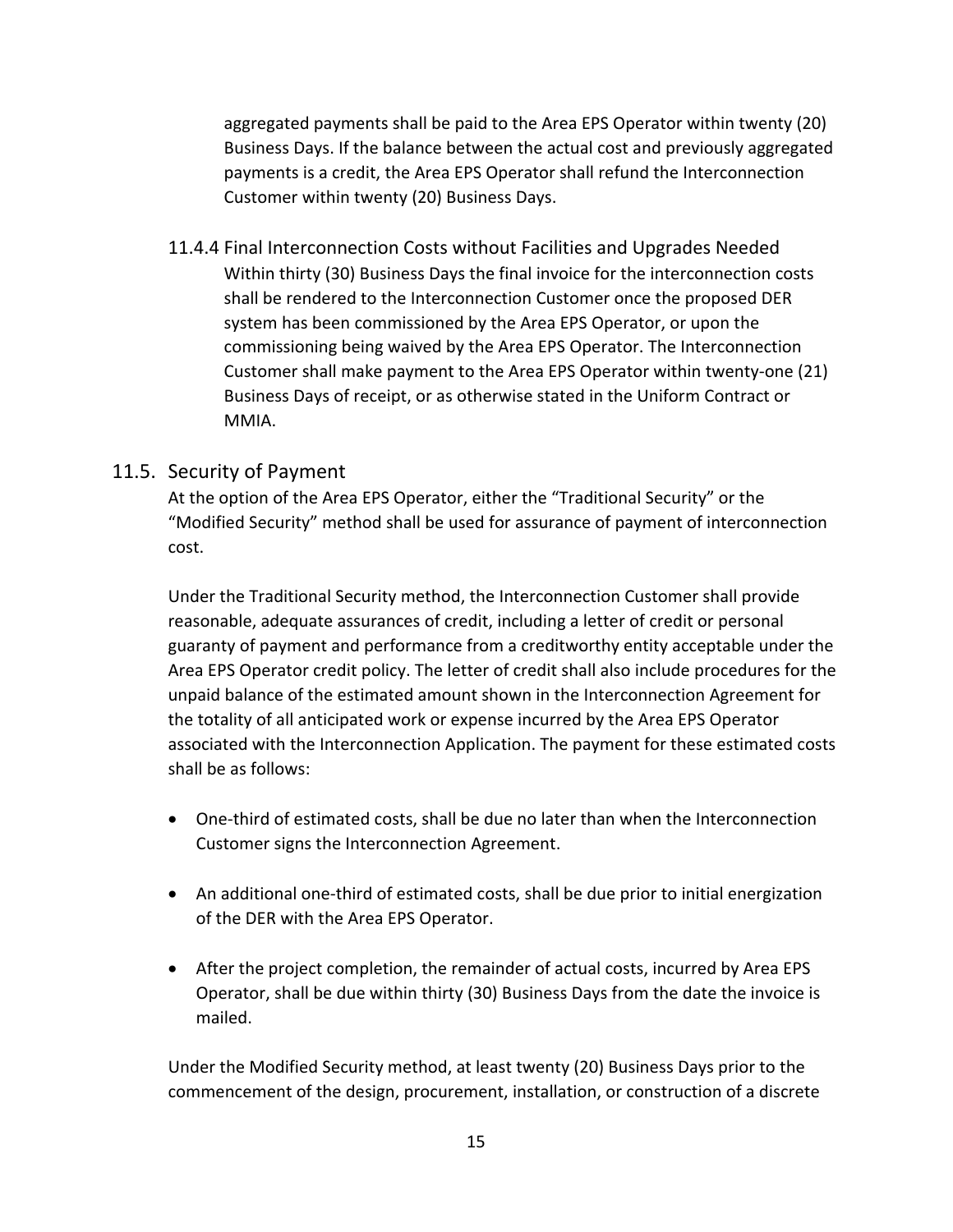portion of the Area EPS Operator's Interconnection Facilities and Upgrades, the Interconnection Customer shall provide the Area EPS Operator, at the Interconnection Customer's option, a guaranty, letter of credit or other form of security that is reasonably acceptable to the Area EPS Operator and is consistent with the Minnesota Uniform Commercial Code. Such security for payment shall be in an amount sufficient to cover the costs for constructing, designing, procuring, and installing the applicable portion of the Area EPS Operator's Interconnection Facilities and Upgrades and shall be reduced on a dollar‐for‐dollar basis for payments made to the Area EPS Operator under the Interconnection Agreement during its term.

The guaranty must be made by an entity that meets the creditworthiness requirements of the Area EPS Operator and contain terms and conditions that guarantee payment of any amount that may be due from the Interconnection Customer, up to an agreed‐to maximum amount.

The letter of credit must be issued by a financial institution or insurer reasonably acceptable to the Area EPS Operator and must specify a reasonable expiration date not sooner than sixty (60) Business Days, (three calendar months), after the due date of the final accounting report and invoice described in Section 11.4.

#### 11.6. Non‐Warranty

Area EPS Operator does not give any warranty, expressed or implied, as to the adequacy, safety, or other characteristics of any structures, equipment, wires, appliances or devices owned, operated, installed or maintained by the Interconnection Customer, including without limitation the DER and any structures, equipment, wires, appliances or devices not owned, operated or maintained by the Area EPS Operator. The Area EPS Operator does not guarantee uninterrupted power supply to the DER and will operate the Distribution System with the same reliability standards for the entire customer base.

#### 11.7. Authorization for Parallel Operation

The Interconnection Customer shall not operate its DER system in parallel with the Area EPS Operator's Distribution System without prior written authorization from the Area EPS Operator. The Area EPS Operator shall provide such authorization within three (3) Business Days from when the Area EPS Operator receives notification that the Interconnection Customer has complied with all applicable parallel operations requirements and commissioning has been successfully completed. Such authorization shall not be unreasonably withheld, conditioned or delayed.